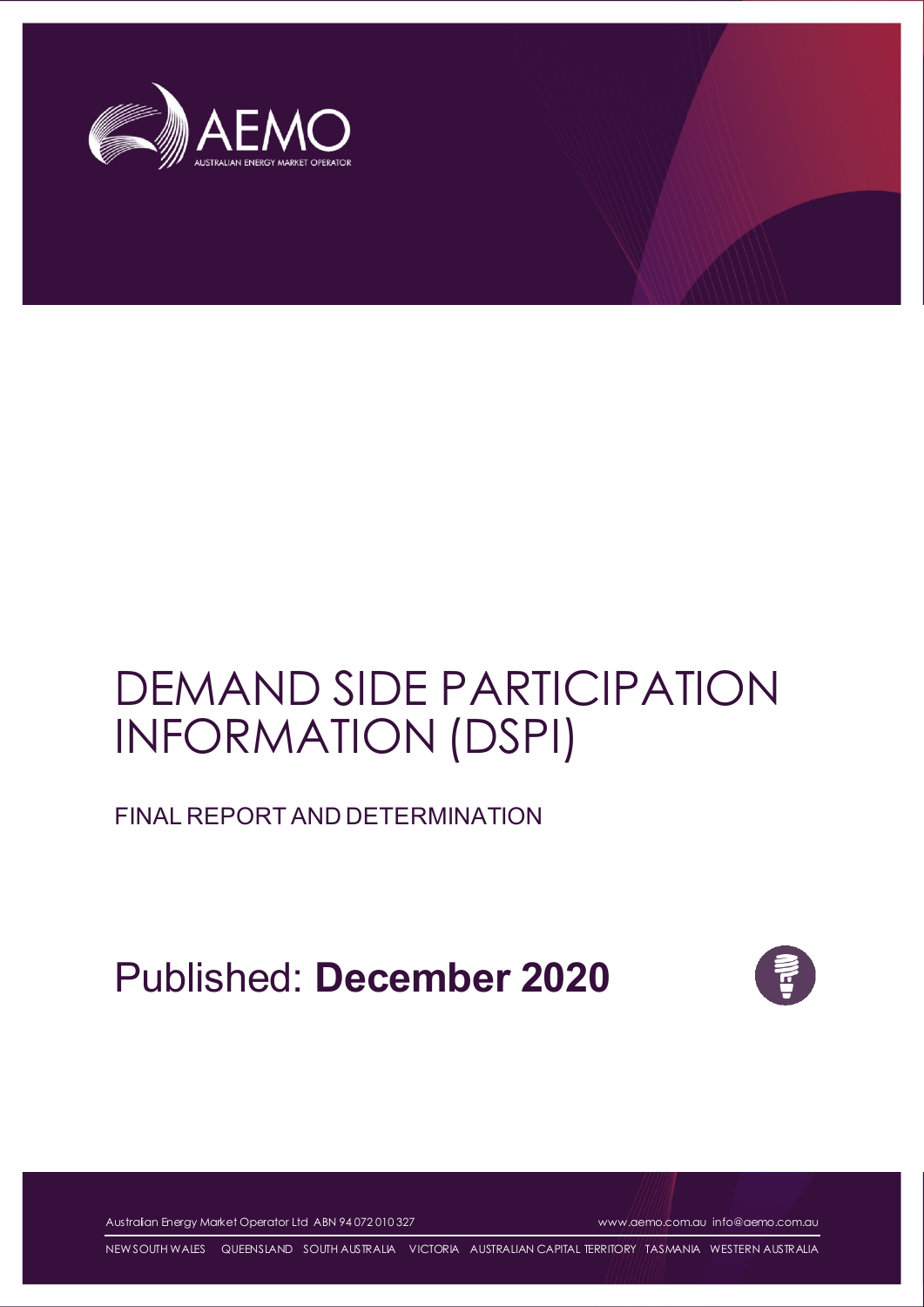



© 2020 Australian Energy Market Operator Limited. The material in this publication may be used in accordance with the [copyright permissions on AEMO's website](http://aemo.com.au/Privacy_and_Legal_Notices/Copyright_Permissions_Notice).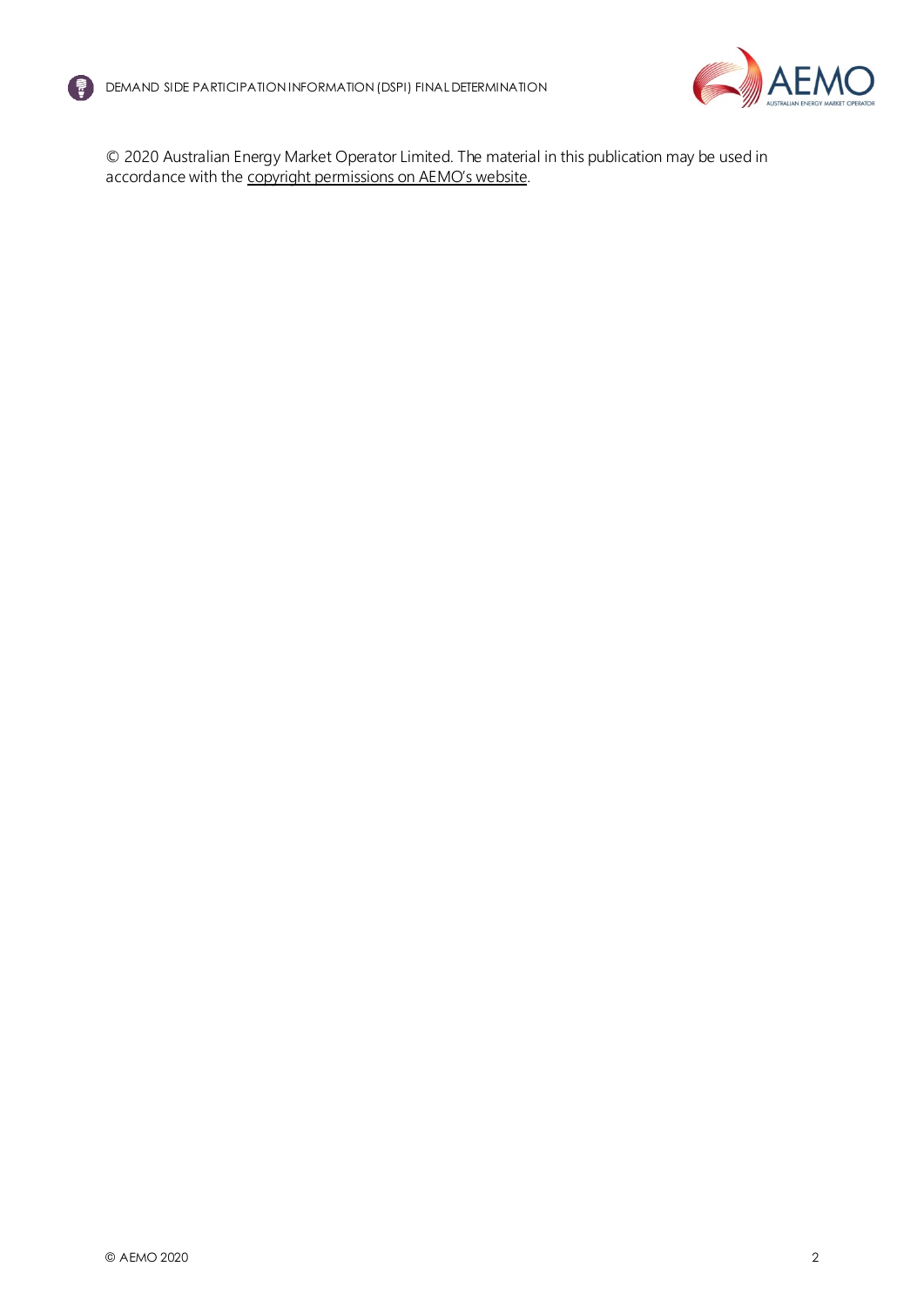

# <span id="page-2-0"></span>**EXECUTIVE SUMMARY**

The publication of this Final Report and Determination (Final Determination) concludes the Rules consultation process conducted by AEMO on proposed amendments to the Demand Side Participation Information (DSPI) Guidelines (the Guidelines) under the National Electricity Rules (NER) consultation process.

The Guidelines have been updated to align with:

- Wholesale Demand Response (WDR) and Distributed Energy Resource Register (DER Register) rules.
- Registration of Retail Reliability Obligation (RRO) qualifying contracts.

The Guidelines have also improved the DSPI submission process for stakeholders by reducing the complexity and number of mandatory fields.

The DSPI Issues Paper published by AEMO outlined its proposed changes to the DSPI Guidelines and the DSPI portal. AEMO received one written submission to the first stage of consultation. The Draft Determination outlined AEMO's responses to issues raised in the submission including:

- Minimising burden on participants by not making unnecessary fields mandatory, by avoiding duplication of information requested and by providing templates that ease entering data.
- Ensuring sufficient time is available for participants to prepare and submit DSPI.
- Clarifying text in the Issues Paper.

AEMO received no submissions to its Draft Determination.

The Issues Paper, Draft Determination and the received submission are published on AEMO's website<sup>1</sup>.

<sup>&</sup>lt;sup>1</sup> At https://aemo.com.au/en/consultations/current-and-closed-consultations/dspi-quidelines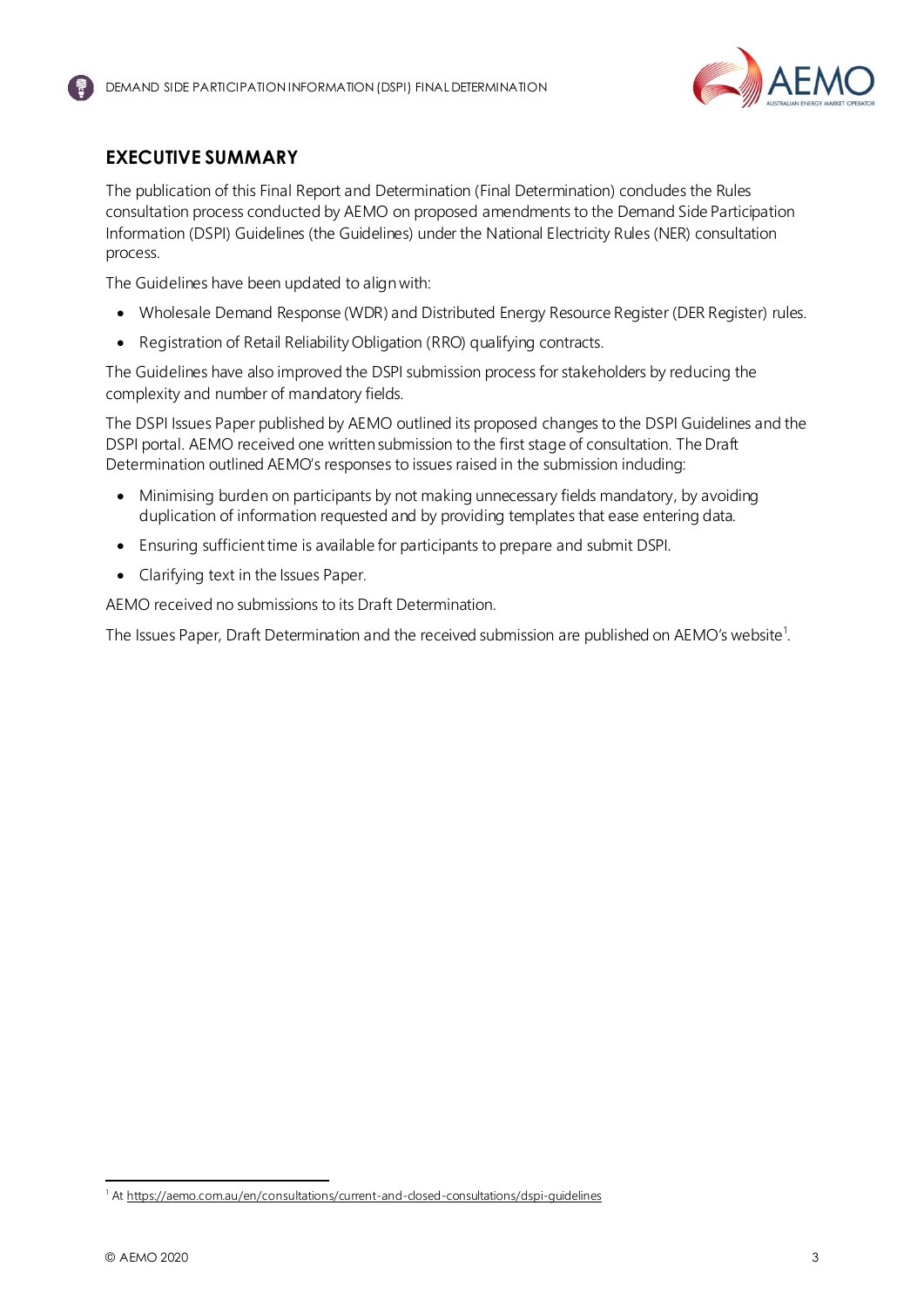

# **CONTENTS**

|                | <b>EXECUTIVE SUMMARY</b> |                                                            | 3              |
|----------------|--------------------------|------------------------------------------------------------|----------------|
| 1.             |                          | STAKEHOLDER CONSULTATION PROCESS                           | 5              |
| 2.             | <b>BACKGROUND</b>        |                                                            | 5              |
| 2.1.           |                          | NER requirements                                           | 5              |
| 2.2.           |                          | Context for this consultation                              | 5              |
| 2.3.           |                          | Principles relevant to this consultation                   | 6              |
| 2.4.           |                          | First stage consultation                                   | 6              |
| 2.5.           |                          | Second stage consultation                                  | 6              |
| 3.             |                          | SUMMARY OF MATERIAL ISSUES                                 | 7              |
| 4 <sub>1</sub> |                          | <b>DISCUSSION OF MATERIAL ISSUES</b>                       | 7              |
| 4.1.           |                          | Improving the completeness of the Potential Response field | $\overline{7}$ |
| 4.2.           |                          | Enhancing detail of future DSP programs                    | 8              |
| 4.3.           |                          | Timing of DSPI Portal entry                                | 10             |
| 4.4.           |                          | Geographic information for validation and statistics       | 10             |
| 4.5.           |                          | Adding participant contact details                         | 11             |
| 4.6.           |                          | Improved resources for portal users                        | 11             |
| 4.7.           |                          | Distinguishing connections with Energy Storage             | 12             |
| 5.             |                          | <b>FINAL DETERMINATION</b>                                 | 13             |
|                | APPENDIX A.              | <b>GLOSSARY</b>                                            | 14             |
|                | APPENDIX B.              | SUMMARY OF SUBMISSIONS AND AEMO RESPONSES                  | 15             |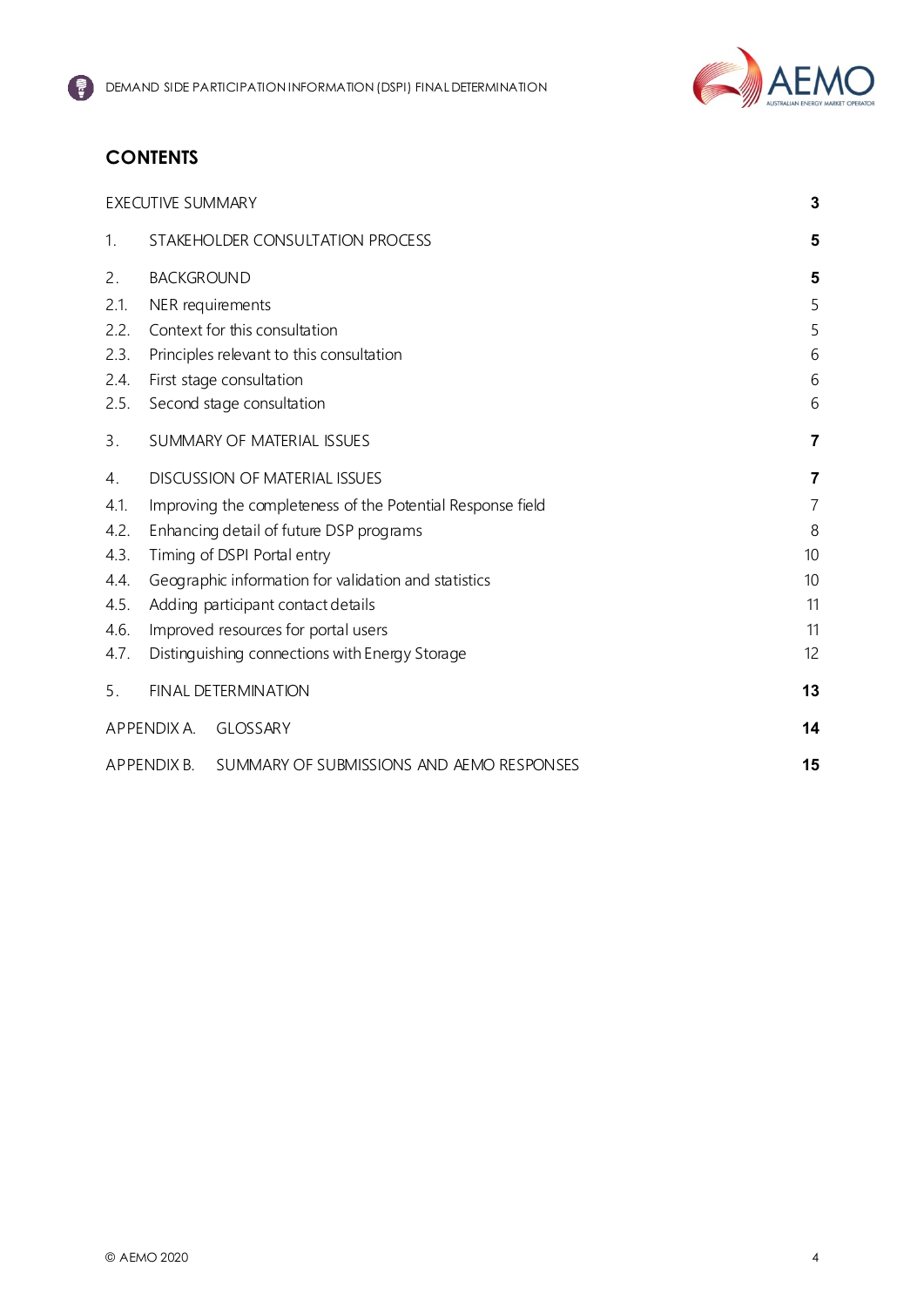

# <span id="page-4-0"></span>**1. STAKEHOLDER CONSULTATION PROCESS**

As required by clause 3.7D(e)-(i) of the NER, AEMO has consulted on its DSPI Guidelines in accordance with the Rules consultation process in rule 8.9.

AEMO's timeline for this consultation is outlined below.

| Deliverable                                                         | Date              |
|---------------------------------------------------------------------|-------------------|
| Notice of first stage consultation [and Issues Paper] published     | 26 August 2020    |
| First stage submissions closed                                      | 20 September 2020 |
| Draft Determination & Notice of second stage consultation published | 11 November 2020  |
| Submissions due on Draft Determination                              | 25 November 2020  |
| Final Determination published                                       | 8 December 2020   |

The publication of this Final Determination marks the conclusion of this consultation.

Note that there is a glossary of terms used in this Final Determination at **Appendix A**.

# <span id="page-4-1"></span>**2. BACKGROUND**

## <span id="page-4-2"></span>**2.1. NER requirements**

NER clause 3.7D(e) requires AEMO to develop, maintain and publish Guidelines that specify:

1. the information Registered Participants must provide to AEMO in relation to:

(i) contracted demand side participation; and

(ii) to the extent not covered by subparagraph (1)(i), the curtailment of non-scheduled load or the provision of unscheduled generation in response to the demand for, or price of, electricity,

which may include, but is not limited to:

(iii) the circumstances under which non-scheduled load may be curtailed or unscheduled generation may be provided;

(iv) the location at which non-scheduled load may be curtailed or unscheduled generation may be provided;

(v) the quantity of non-scheduled load that may be curtailed or unscheduled generation that may be provided; and

- (vi) historic or current information
- 2. when Registered Participants must provide and update demand side participation information
- 3. how demand side participation information is to be provided, including, for example:

(i) the format in which the information must be provided; and

(ii) any information AEMO requires to assess the accuracy of the information;

- 4. AEMO's methodology for assessing the accuracy of demand side participation information provided to it under rule 3.7D; and
- 5. the manner and form in which AEMO will publish details, in accordance with paragraph 3.7D(d), on the extent to which demand side participation information has informed its load forecasts.

# <span id="page-4-3"></span>**2.2. Context for this consultation**

There were various drivers for this consultation on the DSPI Guidelines. Specifically, the National Electricity Amendment (Wholesale demand response mechanism) Rule 2020 No. 92, requires AEMO to review, and if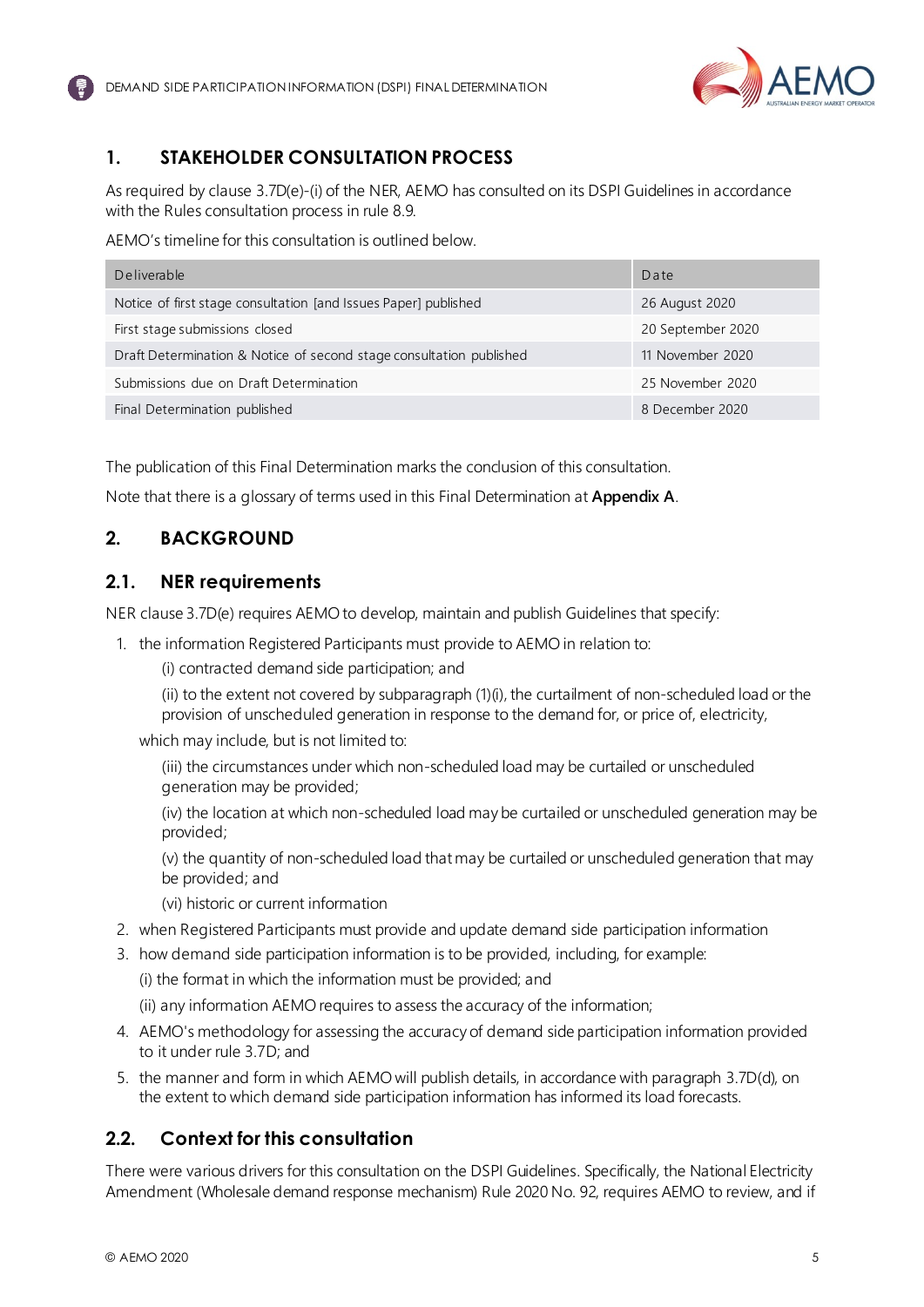

required, amend and publish these Guidelines no later than 31 December 2020, to take effect on and from 31 March 2021.

AEMO's review, prior to starting the consultation, found a number of changes to the Guidelines were required because:

- The Wholesale Demand Response (WDR) rules change broadens the term DSP from load curtailment to load adjustment, i.e. DSP now includes load increase – NER 3.7D(a). The data model does not reflect this, and must be updated along with the Guidelines. The load increase will be an important tool to manage system security at time of low demand.
- The intention to minimise duplication of participant effort across portals given the newly established Distributed Energy Resource Register (DER Register). AEMO's review found, in the absence of changes to the DSPI Guidelines, certain data would be obtained twice. Thus, AEMO has proposed amendments to the DSPI data reporting requirements to avoid duplication where possible.
- The need to support participant registration of Retail Reliability Obligation (RRO) qualifying contracts in compliance with NER 4A.E.1 (c). This is not currently possible.
- AEMO's learnings on the use of the DSPI data source, both internally and from participant users.

## <span id="page-5-0"></span>**2.3. Principles relevant to this consultation**

The following principles guided this consultation's considerations and priorities.

The DSPI and the portal collecting the data defined in the DSPI Guidelines should:

- Efficiently support the needs of AEMO's forecasting processes.
- Minimise effort for participants entering data and avoid where possible duplication of effort across multiple data collection processes.
- Comply with AEMO's confidentiality and privacy policies.
- Be intuitive, or to the extent it is necessarily complex, include guidance on how to complete the processes.
- <span id="page-5-3"></span>• Utilise flexible technologies and data structures to allow it to efficiently evolve.

## <span id="page-5-1"></span>**2.4. First stage consultation**

AEMO issued a Notice of First Stage Consultation<sup>2</sup> on 26 August 2020. The accompanying Issues Paper<sup>3</sup> outlined proposed changes to the DSPI Guidelines and portal.

AEMO received one written submission to the first stage of consultation. It has been published on AEMO's website<sup>4</sup>.

# <span id="page-5-2"></span>**2.5. Second stage consultation**

<span id="page-5-4"></span>AEMO published a Notice of Second Stage Consultation and accompanying Draft Determination<sup>5</sup> on 11 November 2020, responding to clarifications and issues raised in the submission received in the First Stage Consultation.

<sup>&</sup>lt;sup>2</sup> Available at https://aemo.com.au/-/media/files/stakeholder consultation/consultations/nem-consultations/2020/dspi/notice-of-first[stage-consultation-on-dspi--guidelines.pdf](https://aemo.com.au/-/media/files/stakeholder_consultation/consultations/nem-consultations/2020/dspi/notice-of-first-stage-consultation-on-dspi--guidelines.pdf?la=en)

<sup>&</sup>lt;sup>3</sup> Available a[t https://aemo.com.au/-/media/files/stakeholder\\_consultation/consultations/nem-consultations/2020/dspi/dspi](https://aemo.com.au/-/media/files/stakeholder_consultation/consultations/nem-consultations/2020/dspi/dspi-guidelines-issues-paper.pdf?la=en)[guidelines-issues-paper.pdf](https://aemo.com.au/-/media/files/stakeholder_consultation/consultations/nem-consultations/2020/dspi/dspi-guidelines-issues-paper.pdf?la=en)

<sup>4</sup> At<https://aemo.com.au/en/consultations/current-and-closed-consultations/dspi-guidelines>

<sup>5</sup> Available a[t https://aemo.com.au/-/media/files/stakeholder\\_consultation/consultations/nem-consultations/2020/dspi/demand-side](https://aemo.com.au/-/media/files/stakeholder_consultation/consultations/nem-consultations/2020/dspi/demand-side-participation-information-guidelines-draft-determination.pdf?la=en)[participation-information-guidelines-draft-determination.pdf?la=en](https://aemo.com.au/-/media/files/stakeholder_consultation/consultations/nem-consultations/2020/dspi/demand-side-participation-information-guidelines-draft-determination.pdf?la=en)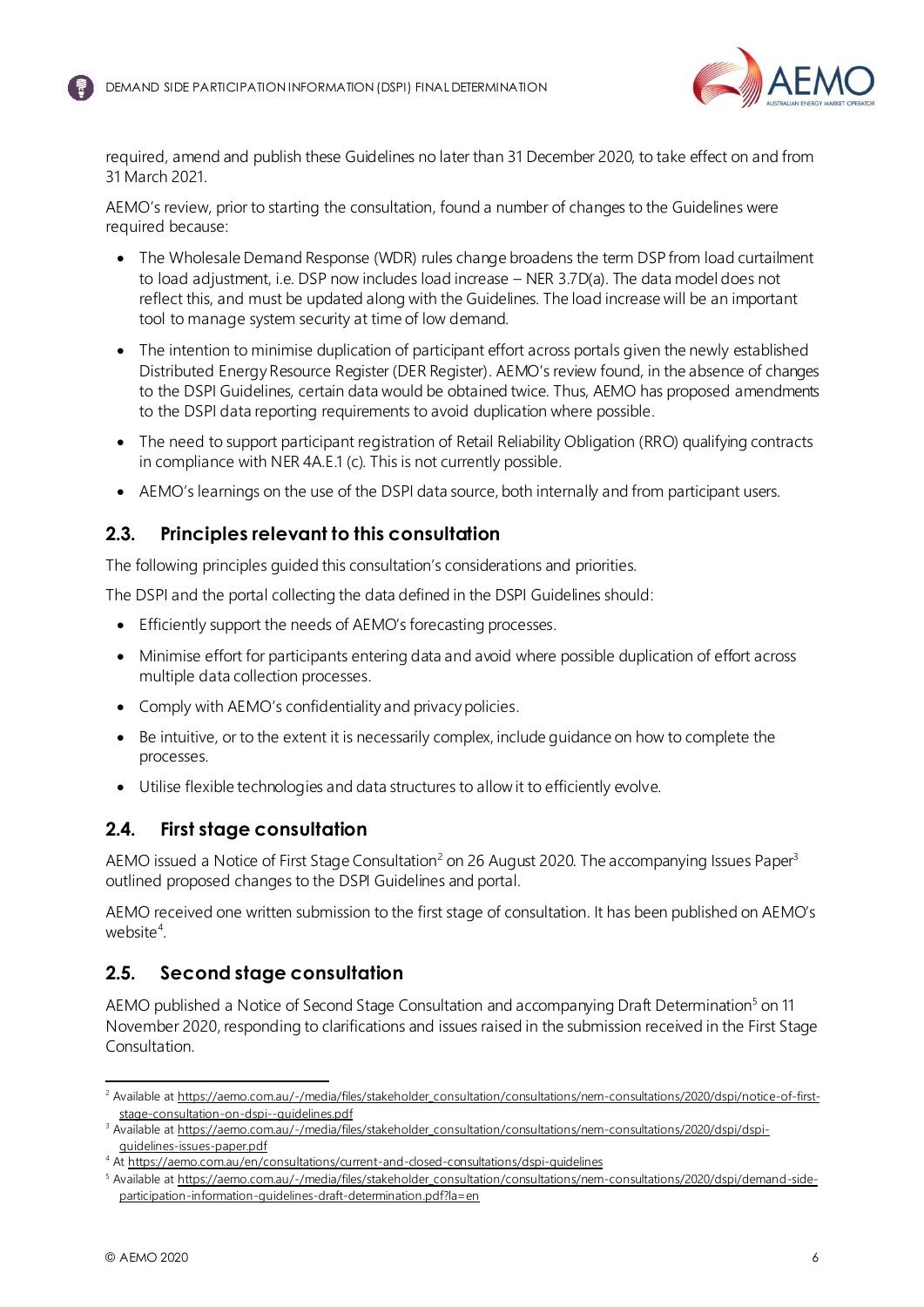

AEMO also published a draft DSPI Guidelines document reflecting changes discussed in the Issues Pap[er](#page-5-3)<sup>3</sup> and Draft Determinati[on](#page-5-4)<sup>5</sup>

AEMO received no written submission to the second stage consultation. Therefore, the Final Guidelines are unchanged from the Draft Guidelines.

## <span id="page-6-0"></span>**3. SUMMARY OF MATERIAL ISSUES**

<span id="page-6-4"></span>The key material issues raised by Consulted Persons in the First stage consultation are summarised i[n Table](#page-6-3)  [1:](#page-6-3)

#### <span id="page-6-3"></span>**Table 1 Material Issues Raised**

| No.                         | <b>Issue</b>                                               | <b>Raised by</b> |
|-----------------------------|------------------------------------------------------------|------------------|
| T1.                         | Improving the completeness of the Potential Response field | Enel X           |
| 2.                          | Enhancing detail of future DSP programs                    | Enel X           |
| $\overline{\phantom{a}}$ 3. | Timing of DSPI Portal entry                                | Enel X           |
| $\overline{4}$              | Geographic information for validation and statistics       | Enel X           |
| 5.                          | Adding participant contact details                         | Enel X           |
| 6.                          | Improved resources for portal users                        | Enel X           |
| 7.                          | Distinguishing connections with Energy Storage             | Enel X           |

A detailed summary of issues raised, together with AEMO's responses, is contained in **Appendix B**.

# <span id="page-6-1"></span>**4. DISCUSSION OF MATERIAL ISSUES**

## <span id="page-6-2"></span>**4.1. Improving the completeness of the Potential Response field**

#### **4.1.1. Issue summary and submissions**

In response to section 3.1 of the Issues Paper, asking participants for their views on making DSP response estimates mandatory, Enel X submitted:

We agree that this portal, and DSP in general, is still not well understood across the industry, and therefore response fields should be optional wherever possible. DSP will constantly be evolving, and we will continually be developing new DSP resources in future. We will not always have all the relevant information for the DSPIP (Demand Side Participation Information Portal) at any given time. AEMO should err on the side of caution in making too many categories and response fields "mandatory" as this will dilute the response rate and quality of responses. Fields should be optional unless AEMO can demonstrate that it needs to know the information for the purposes of system security and reliability. The questions need to be simple to respond to and not too onerous on Market Participants to avoid administrative burden.

Enel X is comfortable with AEMO differentiating between maximum potential response and firm (or contracted) response.

#### **4.1.2. AEMO's assessment**

AEMO agrees that it is important to reduce the burden on participants and that mandatory fields should be limited to those needed for system security or reliability. AEMO agrees that splitting 'potential response' into 'Maximum' and 'Firm' is easier for participants than adding further mandatory responses. Since a subsequent field asks for firm response, the potential future response need not be mandatory.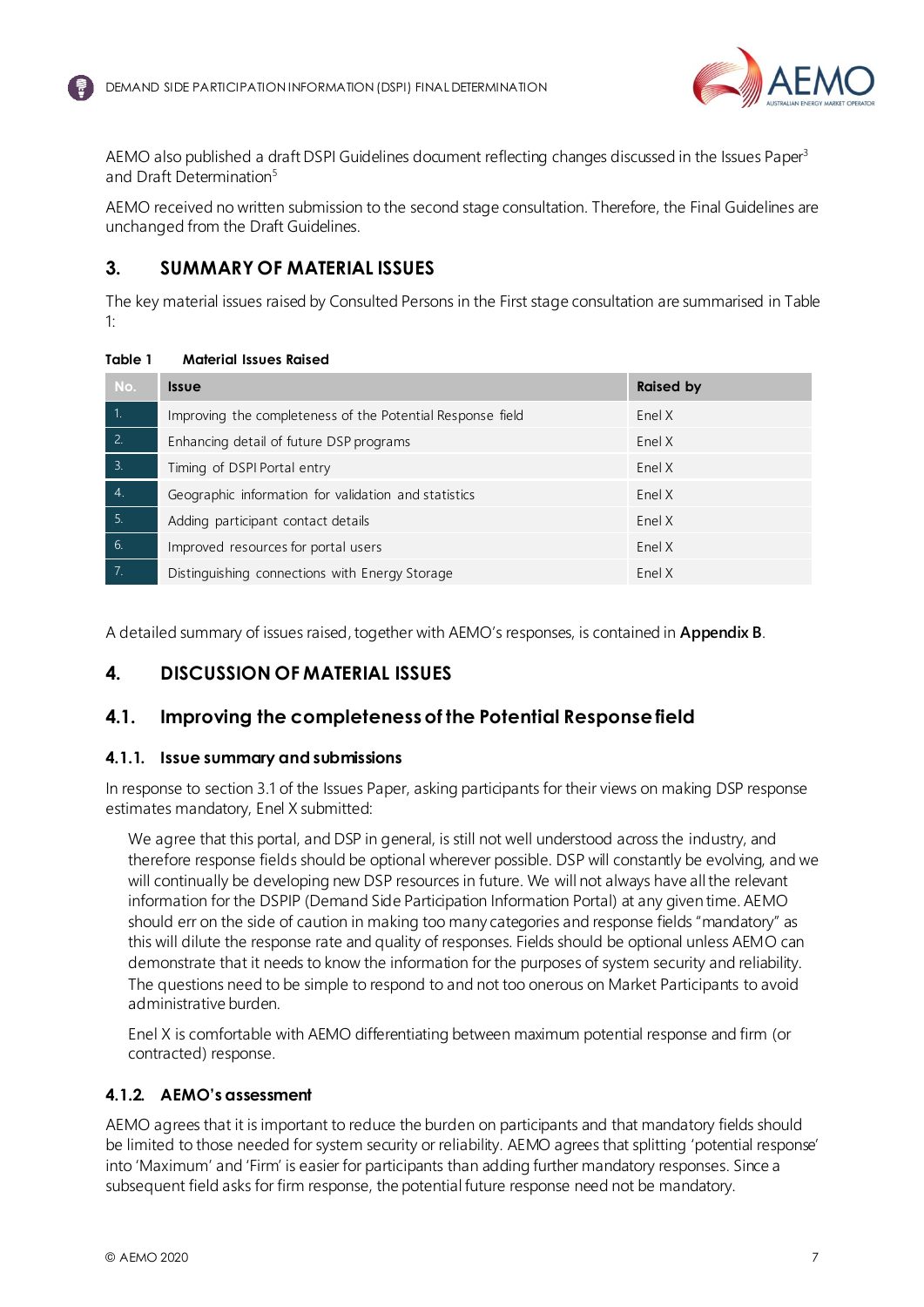

## <span id="page-7-1"></span>**4.1.3. AEMO's conclusion**

AEMO has amended the Guidelines to split 'potential response' into 'Maximum' and 'Firm' and limit mandatory fields.

# <span id="page-7-0"></span>**4.2. Enhancing detail of future DSP programs**

#### **4.2.1. Issue summary and submissions**

AEMO recognises the importance of future DSP programs in managing reliability and system security. To facilitate better forecasts, AEMO proposed a number of mandatory fields for future DSP:

| Table 2 |  |  | Mandatory fields in Add Future DSP Programs as proposed in the Issues Paper |
|---------|--|--|-----------------------------------------------------------------------------|
|         |  |  |                                                                             |

| Field                          | Mandatory/Optional |
|--------------------------------|--------------------|
| Name of Future Program         | Mandatory          |
| Increase or Decrease in Demand | Mandatory          |
| NEM Region                     | Mandatory          |
| <b>Expected Start Date</b>     | Mandatory          |
| Maximum Response (MW) (Year 1) | Mandatory          |
| Firm Response (MW) (Year 1)    | Mandatory          |
| WDR or RRO Qualifying Contract | Mandatory          |

#### **Table 3 Mandatory fields in Add a Change in an Existing DSP Program as proposed in the Issues Paper**

| Field                                    | Mandatory/Optional |
|------------------------------------------|--------------------|
| Name of Existing Program                 | Mandatory          |
| Increase or Decrease in Demand           | Mandatory          |
| <b>NEM Region</b>                        | Mandatory          |
| <b>Expected Start Date</b>               | Mandatory          |
| Change in Maximum Response (MW) (Year 1) | Mandatory          |
| Change in Firm Response (MW) (Year 1)    | Mandatory          |
| WDR or RRO Qualifying Contract           | Mandatory          |

The full list of mandatory and optional fields for both Add and Change Existing DSP Programs is shown in the Guidelines.

In response to the above proposed mandatory fields, Enel X submitted:

Enel X agrees with this approach in principle, but in our view only the following should be mandatory fields:

• Name of program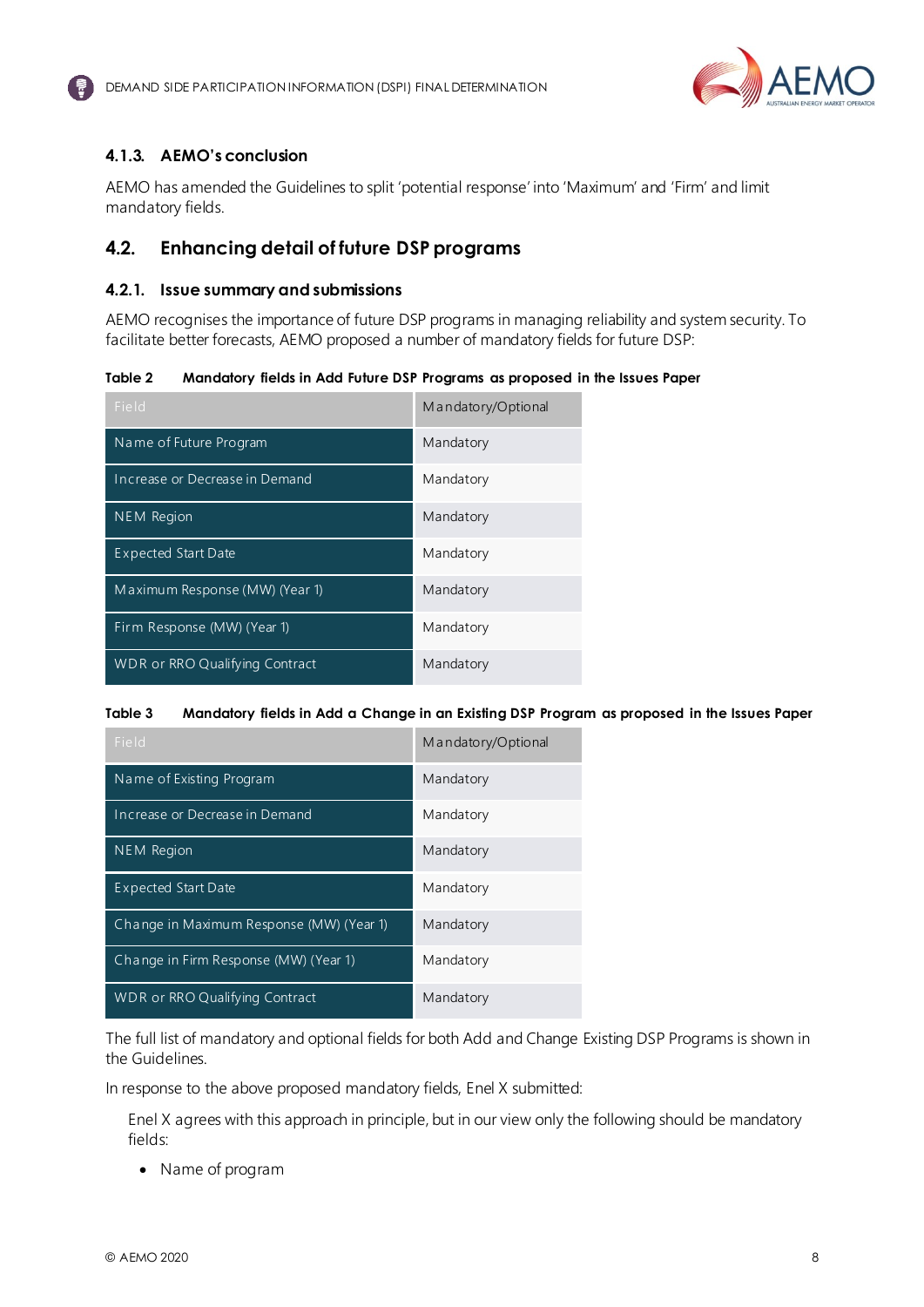

- NEM region
- Maximum response / firm MW

#### **4.2.2. AEMO's assessment**

AEMO agrees that it is important to reduce the reporting burden on participants and that mandatory fields should be limited to those needed for system security, reliability or regulatory requirements. Further, mandatory field responses should be as simple and easy as possible. The table below explains why AEMO will require additional mandatory fields for future DSP programs and changes to existing DSP programs beyond what Enel X proposes.

| and future DSP programs                     |                                                                |                                                                                                                                                                                                                                                                                                                                                                                                                                                                                                                                                                                                                   |  |  |  |
|---------------------------------------------|----------------------------------------------------------------|-------------------------------------------------------------------------------------------------------------------------------------------------------------------------------------------------------------------------------------------------------------------------------------------------------------------------------------------------------------------------------------------------------------------------------------------------------------------------------------------------------------------------------------------------------------------------------------------------------------------|--|--|--|
| Field                                       | Updated<br>Mandatory/<br>Optional                              | Explanation                                                                                                                                                                                                                                                                                                                                                                                                                                                                                                                                                                                                       |  |  |  |
| Name of Program                             | Mandatory                                                      | Unchanged from Issues Paper. Supported by Enel X.                                                                                                                                                                                                                                                                                                                                                                                                                                                                                                                                                                 |  |  |  |
| Increase or<br>Decrease in<br>Demand        | Mandatory                                                      | This field is a simple radio button program level response, which should<br>not increase the reporting burden.<br>Capturing this information is to ensure programs are being reflected in<br>the direction intended, so (net) load decreases are used to address<br>reliability during high demand events and (net) load increases used to<br>address system security events during low demand periods.<br>The proposed data model to capture this new information assumes a<br>program can either increase or decrease load but not both. Any program<br>which does both would require two separate submissions. |  |  |  |
| NEM Region                                  | Mandatory                                                      | Unchanged from Issues Paper. Supported by Enel X.                                                                                                                                                                                                                                                                                                                                                                                                                                                                                                                                                                 |  |  |  |
| <b>Expected Start</b><br>Date               | Optional for DSP<br>programs <10<br>MW, otherwise<br>mandatory | AEMO recognise that many DSP programs are under 10 MW. While such<br>programs are important collectively, the exact start date of each one is<br>unlikely to critically affect reliability. For such programs, it is sufficient that<br>AEMO capture the Firm response (year 1) as a mandatory field for the<br>coming summer.<br>In contrast, the starting dates of larger DSP programs can affect AEMO's<br>assessment of system reliability and the start date (or best estimate of this)<br>must be provided.                                                                                                 |  |  |  |
| Maximum<br>Response (MW)<br>(Year 1)        | Optional                                                       | Following review, AEMO agrees this does not need to be mandatory.                                                                                                                                                                                                                                                                                                                                                                                                                                                                                                                                                 |  |  |  |
| Firm Response<br>$(MW)$ (Year 1)            | Mandatory                                                      | Unchanged from Issues Paper. Supported by Enel X.                                                                                                                                                                                                                                                                                                                                                                                                                                                                                                                                                                 |  |  |  |
| <b>WDR</b> or RRO<br>Qualifying<br>Contract | Mandatory                                                      | The response for this field is a radio button with the following options:<br>WDR/RRO/NA.<br>The field is required to meet the Rules obligation to allow participants to<br>register RRO qualifying contracts.<br>In AEMO's view, responding N/A where applicable to this field will not<br>increase the reporting burden on participants.                                                                                                                                                                                                                                                                         |  |  |  |

#### **Table 4 Update to mandatory fields as proposed in Issues Paper for both changes to existing programs and future DSP programs**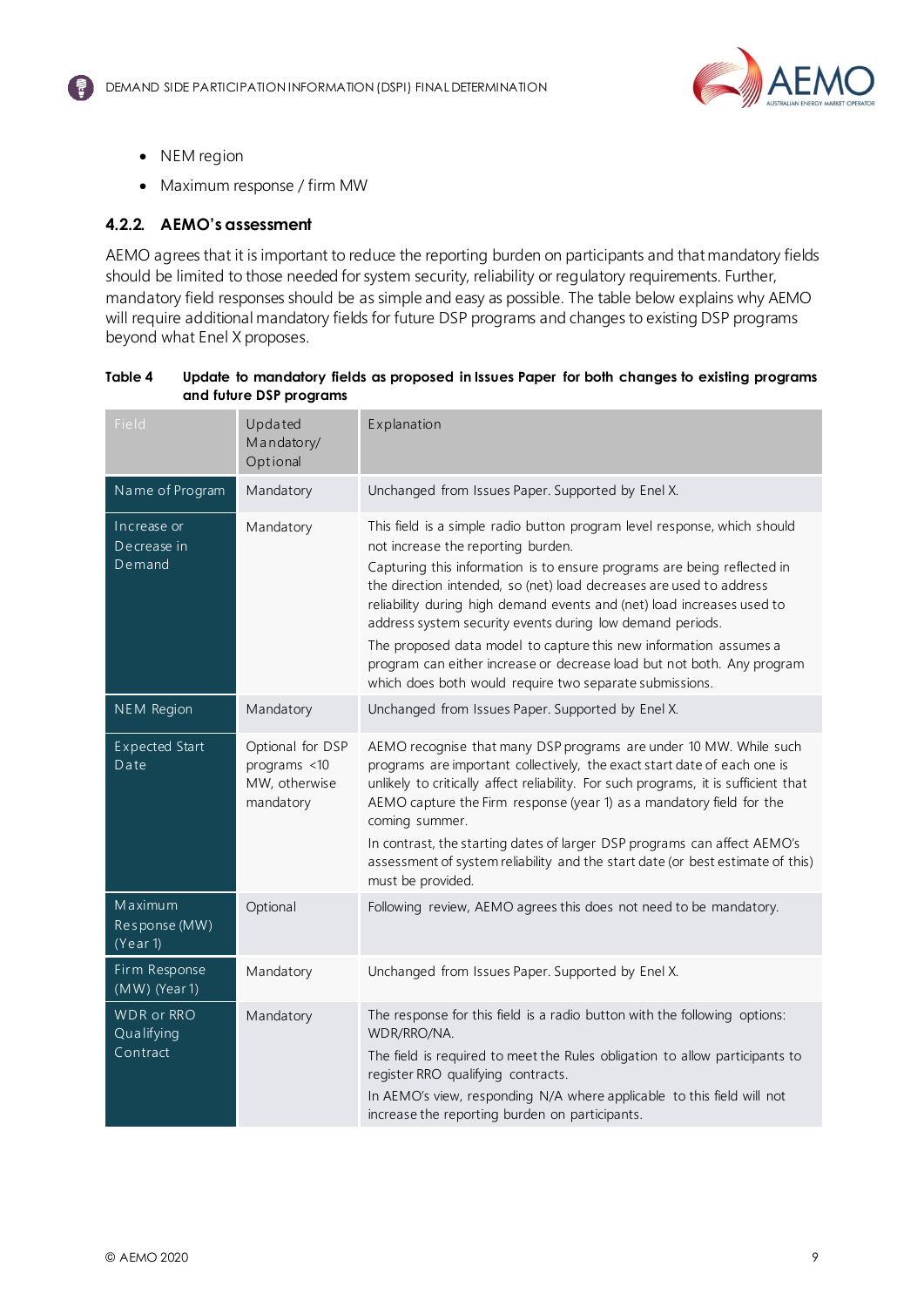

## <span id="page-9-2"></span>**4.2.3. AEMO's conclusion**

AEMO has made the following fields mandatory for future DSP programs to ensure it has the necessary data to address system reliability and security issues:

- Name of future program
- Increase or Decrease in Demand
- NEM Region
- Firm Response (Year 1)
- WDR or RRO Qualifying Contract

AEMO recognises that exact timing of DSP Programs only matters at larger scales, and thus the portal has only made the start date field mandatory where the Firm Response field is over 10 MW.

## <span id="page-9-0"></span>**4.3. Timing of DSPI Portal entry**

#### **4.3.1. Issue summary and submissions**

<span id="page-9-3"></span>In response to section 3.6 of the Issues Paper, where AEMO asked for recommendations on the timing of the portal opening, Enel X submitted:

Enel X supports having the portal open year-round to support participant entry if it provides value to AEMO operations for upcoming summers. Our preference would be to have a submission window that does not coincide with a holiday period, when internal resources may be limited.

#### **4.3.2. AEMO's assessment**

AEMO requires DSP information to be submitted as at 31 March each year by 30 April. These dates ensure that past summer DSP information is captured, while allowing AEMO sufficient time to utilise the DSP information in the Electricity Statement Of Opportunities (ESOO).

To manage holiday seasons and resourcing, AEMO suggests that participants prepare their DSP data ahead of time, using the templates available from the DSPI webpage, which is open year round.

#### **4.3.3. AEMO's conclusion**

The current March-April portal submission window is the best trade-off between capturing timely data from the previous summer and allowing sufficient time to incorporate the DSPI within the ESOO reliability forecast.

#### <span id="page-9-1"></span>**4.4. Geographic information for validation and statistics**

#### **4.4.1. Issue summary and submissions**

In section 3.8 of the Issues Paper, AEMO proposed uploading bulk data as a solution for DSP programs that span multiple regions. Enel X requested this upload process be simple and have a simple CSV template.

#### **4.4.2. AEMO's assessment**

AEMO's proposed bulk upload functionality will allow participants to simply upload each DSP program (split by region) in a single csv template.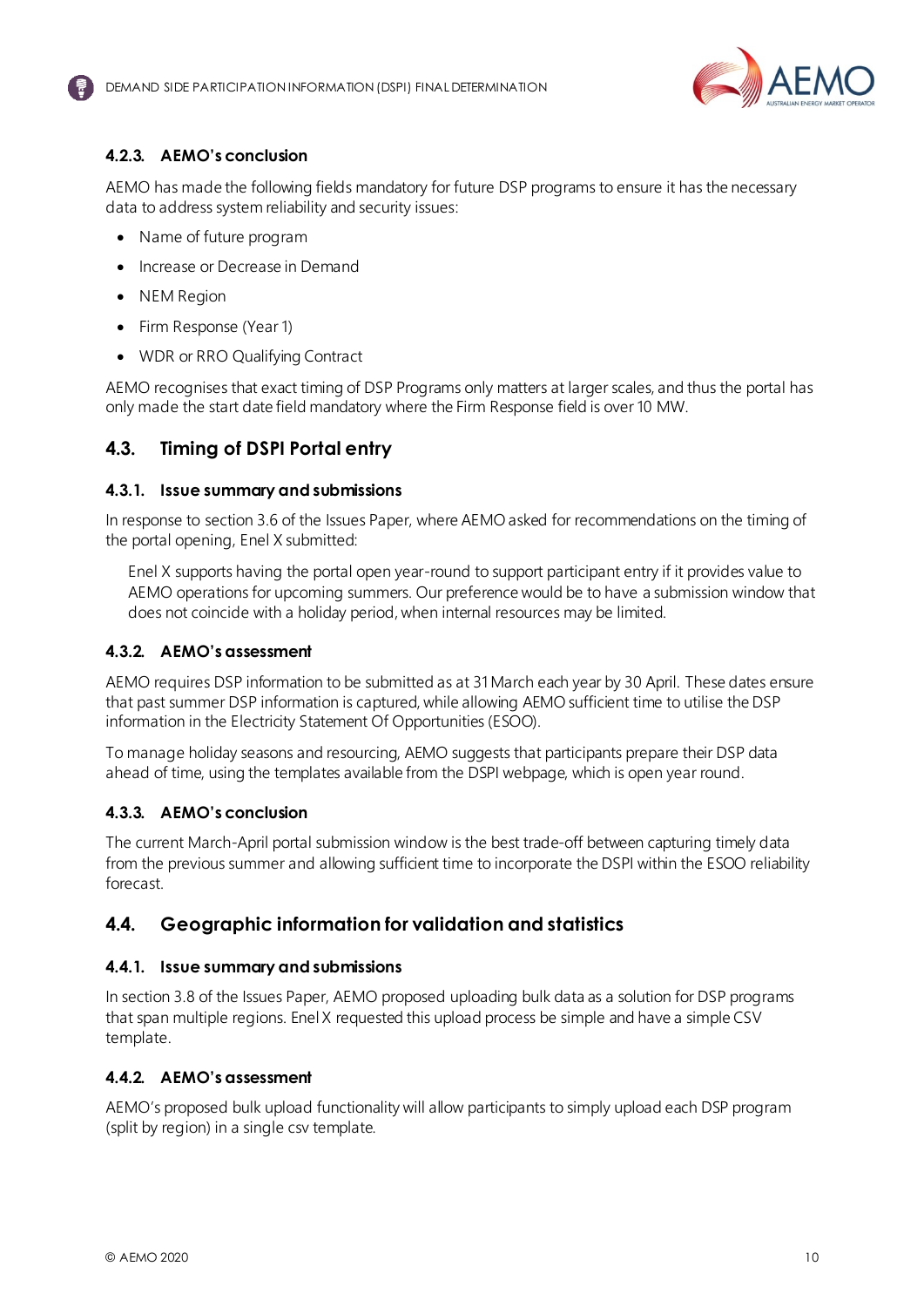

## <span id="page-10-3"></span><span id="page-10-2"></span>**4.4.3. AEMO's conclusion**

AEMO has published a sample csv template alongside the consultation material,<sup>6</sup> demonstrating the simple process for this solution.

# <span id="page-10-0"></span>**4.5. Adding participant contact details**

#### **4.5.1. Issue summary and submissions**

In response to section 3.10 of the Issues Paper, regarding adding mandatory contact details, Enel X suggested only requiring contact details once per participant and not for every DSP site for which a survey must be submitted.

#### **4.5.2. AEMO's assessment**

AEMO agrees that it is important to limit participant requirements and therefore only requires contact details once per annual submission, not separately for each DSP program.

#### **4.5.3. AEMO's conclusion**

AEMO has updated the Guidelines accordingly.

## <span id="page-10-1"></span>**4.6. Improved resources for portal users**

#### **4.6.1. Issue summary and submissions**

AEMO proposed to provide documentation that supports DSPI Portal users in their use of the portal (see Section 4.2 of the Issues Paper). Enel X referred to such documentation as 'the Guide' and submitted:

Enel X supports this approach, provided that the DSPI Portal itself is intuitive, straightforward to use and provides a positive user experience. The Guide should only be used as a reference document (secondary tool).

We seek clarification from AEMO on what is meant by the third point that "asset only" components do not need to be entered into the portal.

#### **4.6.2. AEMO's assessment**

AEMO agrees that the DSPI Portal should be as intuitive and user-friendly as possible, so that the Guide is rarely required by most DSPI Portal users.

The phrase 'asset only components need not be entered into the portal' appeared in the Issues Paper (Section 4.2) as an example of portal usage detail requiring further instructions in the Guide, but was not intended to be a stand-alone explanation.

#### **4.6.3. AEMO's conclusion**

AEMO is actively considering and designing for a positive user experience, with the intended outcome that for most DSPI Portal users, the Guide should only be required for new or complex matters. One such matter is the distinction between battery types. The text in Section 4.7 forms the basis of the Guide's description of battery types.

<sup>6</sup> Available at: [https://aemo.com.au/-/media/files/stakeholder\\_consultation/consultations/nem-consultations/2020/dspi/dsp-bulk](https://aemo.com.au/-/media/files/stakeholder_consultation/consultations/nem-consultations/2020/dspi/dsp-bulk-upload-example-files.xlsx?la=en)[upload-example-files.xlsx?la=en](https://aemo.com.au/-/media/files/stakeholder_consultation/consultations/nem-consultations/2020/dspi/dsp-bulk-upload-example-files.xlsx?la=en) https://aemo.com.au/en/consultations/current-and-dosed-consultations/dspi-quidelines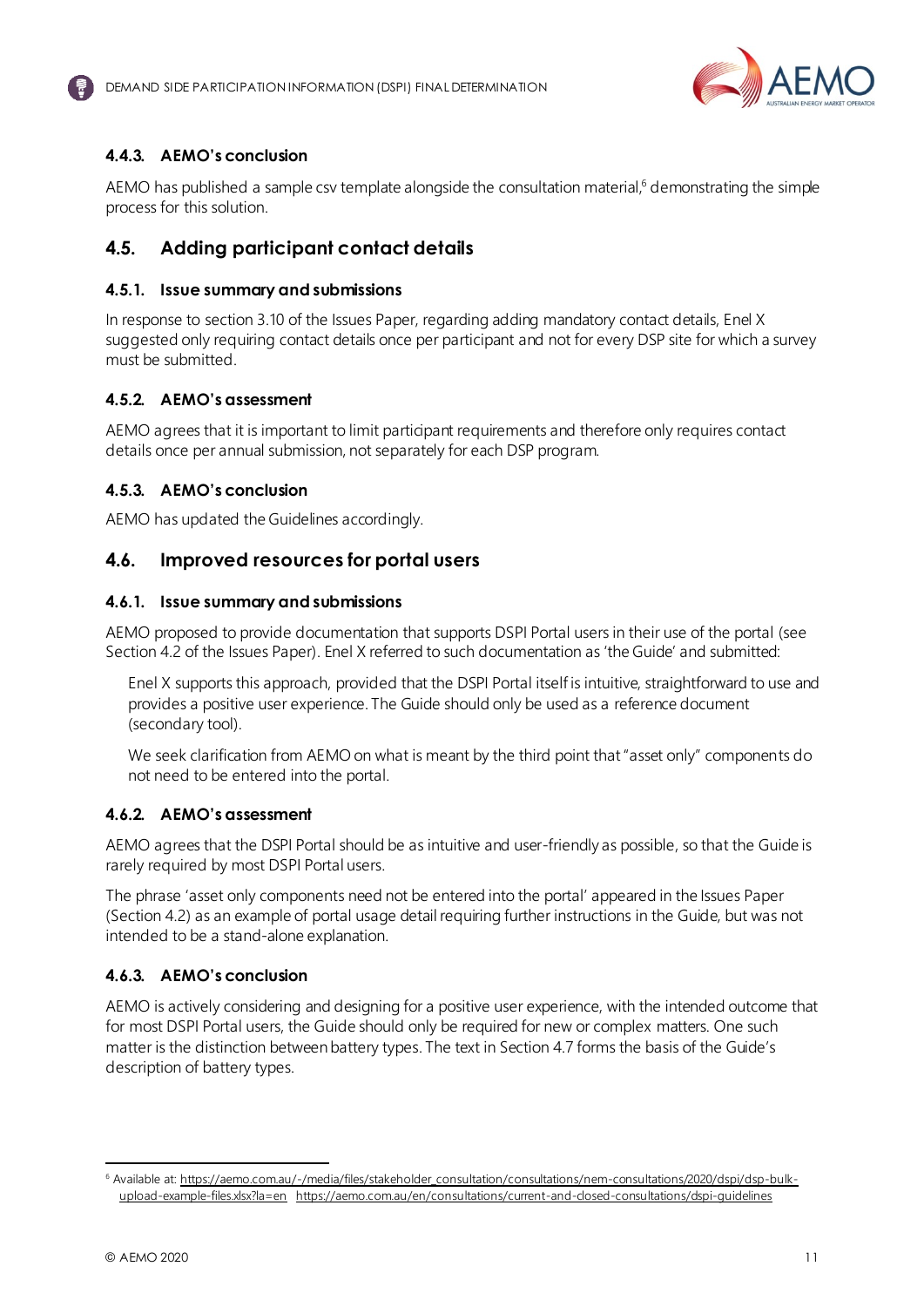

# <span id="page-11-2"></span><span id="page-11-0"></span>**4.7. Distinguishing connections with Energy Storage**

#### **4.7.1. Issue summary and submissions**

AEMO outlined a new distinction between connections with Energy Storage in Section 3.3 of the Issues Paper as follows:

- Connections with energy storage.
	- − This category was relevant prior to the DER Register but is no longer required. AEMO proposes removing this unnecessary category from the DSPI Portal, to support AEMO's intention of minimising participant effort.
	- − Note that where energy storage is part of a package that fits a category above, it would still be required in its respective category. For example, where a battery is managed as a VPP by a network operator, the NMIs with that program would be listed under the 'Connections on network controlled load' as shown in Error! Reference source not found. below.

In Section 4.2 of the Issues Paper, AEMO stated

'Asset only' components need not be entered into the portal. For example, a retailer with knowledge of its customer's battery installation is not, of itself, an instance of DSP that is required for the portal. However, if the battery is at least partially controlled by the retailer, it is DSP and requires entry into the portal.

Enel X sought clarification regarding "asset only components do not need to be entered into the portal."

#### **4.7.2. AEMO's assessment**

AEMO has adopted the following text as the basis of the (User) Guide:

The DSP program category of "Connections with energy storage" has been removed from the DSPI Portal. This category captured any installation with battery storage regardless of whether controlled by a third party or not.

Battery storage information is now available to AEMO through the DER Register, albeit with no visibility of whether the batteries are controlled dynamically by a third party. DSPI Portal users may be able to reduce their data entry as follows:

• Participants should report batteries controlled by them under any program categories i[n Table 5](#page-11-1) below. This will ensure their inclusion in AEMO's DSP forecast.

| <b>DSP Program Category</b>                         | <b>Explanation</b>                                                                                                                                                                                                                                                                     |
|-----------------------------------------------------|----------------------------------------------------------------------------------------------------------------------------------------------------------------------------------------------------------------------------------------------------------------------------------------|
| <b>Market exposed connections</b>                   | This covers connections exposed to spot price, either directly or via pass-<br>through contract. This includes loads responding under the WDR rules and<br>any connections that are only spot price exposed during specific events.                                                    |
| Connections on fixed time-of-<br>use tariffs        | This include connections exposed to fixed time-of-use pricing, including<br>day/night tariffs.                                                                                                                                                                                         |
| <b>Connections on dynamic event</b><br>tariffs      | Connections, which are subject to dynamic tariffs that price consumption<br>and/or connection costs differently for specific periods during the year.<br>These periods are dynamically determined by the program operator and<br>could relate to local or regional demand at the time. |
| Directly controlled connections<br>(fixed schedule) | Connections directly controlled based on a set schedule for the year,<br>irrespectively of actual demand and/or spot price at the time. This includes<br>control of hot water load.                                                                                                    |

#### <span id="page-11-1"></span>**Table 5 DSP Program Categories**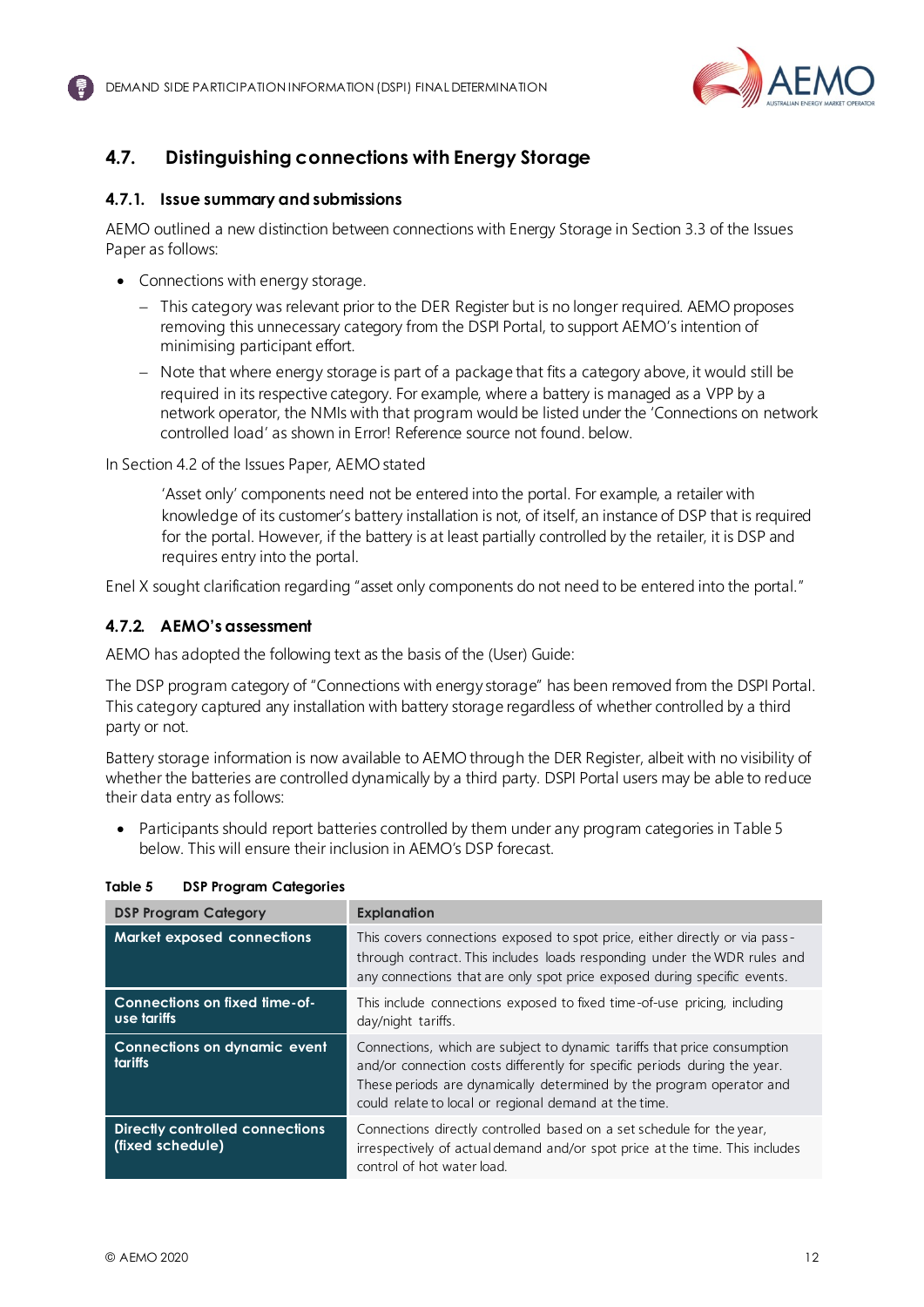

| <b>DSP Program Category</b>                                   | <b>Explanation</b>                                                                                                                                                                                                                                                                                                                      |  |
|---------------------------------------------------------------|-----------------------------------------------------------------------------------------------------------------------------------------------------------------------------------------------------------------------------------------------------------------------------------------------------------------------------------------|--|
| <b>Directly controlled connections</b><br>(dynamic operation) | Connections directly controlled (or manually instructed to respond) based<br>on actual or forecast system conditions and/or price. This includes<br>aggregated response of same battery storage systems as a virtual power<br>plant (VPP) and reduction in air conditioner load or electric vehicle charging<br>on extreme demand days. |  |
| Not elsewhere classified                                      | This category allows for special cases that don't obviously fit into the above<br>categories. Entries in this category will be reviewed by AEMO and<br>reclassified into the above if possible.                                                                                                                                         |  |

• If no such external control is present, the batteries are assumed to operate on an algorithm which optimises battery charge and discharge patterns according to owner and operator requirements. Typically, such requirements would be to minimise retail energy purchases. AEMO models batteries without external control directly as part of its DER forecast.

## **4.7.3. AEMO's conclusion**

The reference to "asset only" referred to battery installations not exclusively controlled by a third party.

## <span id="page-12-0"></span>**5. FINAL DETERMINATION**

Having considered the matters raised in the submission to this consultation, AEMO's Final Determination is to amend the demand side participation information guidelines so that they are in the form of the Attachment<sup>7</sup>, in accordance with clause 3.7D(e)-(i) of the NER. The amended Demand Side Participation Information Guidelines take effect on and from 31 March 2021.

<sup>7</sup> Available at:<https://aemo.com.au/en/consultations/current-and-closed-consultations/dspi-guidelines>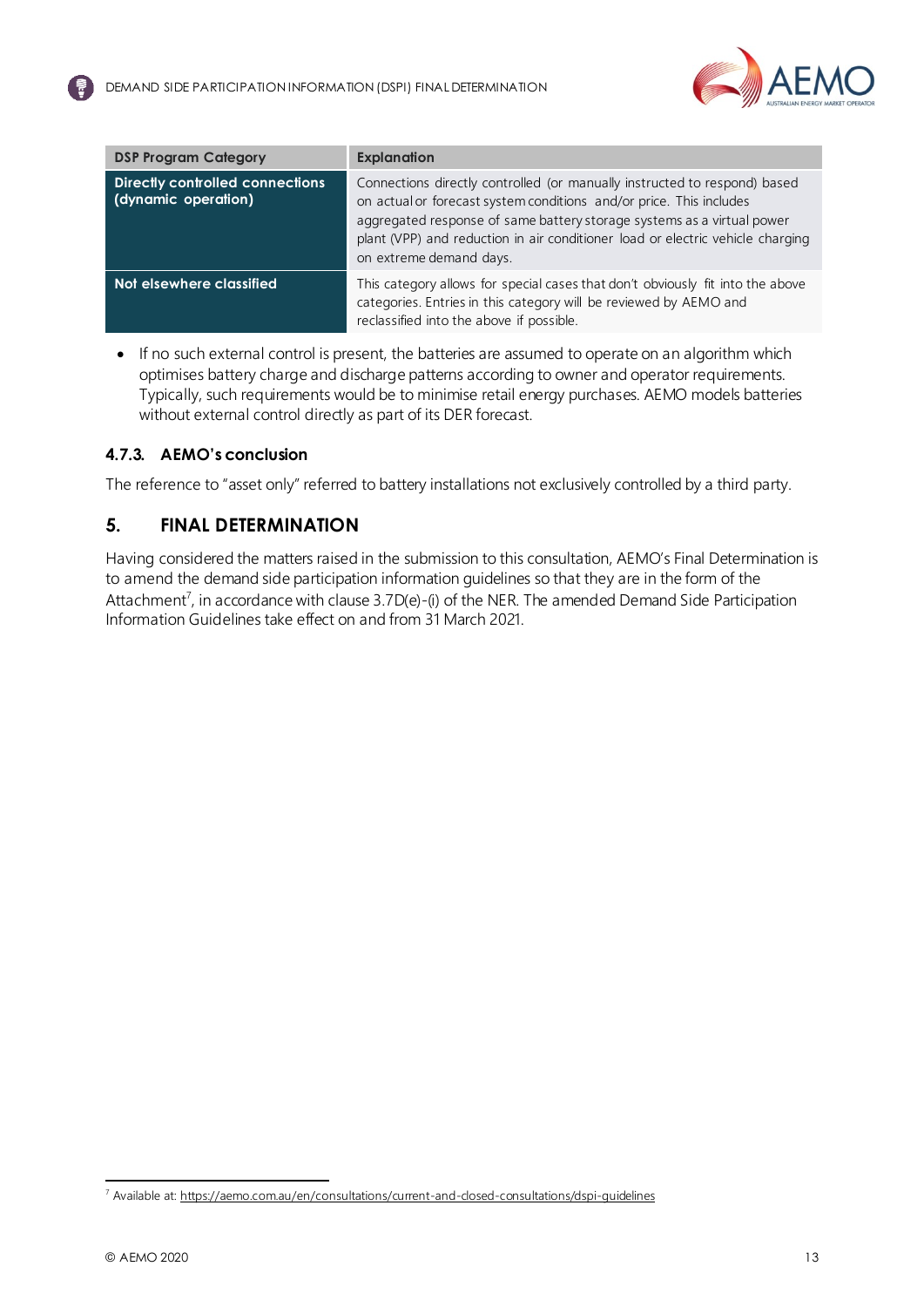

# <span id="page-13-0"></span>**APPENDIX A. GLOSSARY**

| Term or acronym | Meaning                                                    |
|-----------------|------------------------------------------------------------|
| <b>AEMO</b>     | Australian Energy Market Operator Limited                  |
| <b>CSV</b>      | Comma-separated values; a file format for exchanging data. |
| <b>DER</b>      | Distributed Energy Resources                               |
| <b>DSPI</b>     | Demand Side Participation Information                      |
| <b>DSP</b>      | Demand Side Participation                                  |
| <b>DSPIP</b>    | Demand Side Participation Information Portal               |
| <b>ESOO</b>     | Electricity Statement Of Opportunities                     |
| IP              | <b>Issues Paper</b>                                        |
| <b>NEM</b>      | National Electricity Market                                |
| <b>NER</b>      | National Electricity Rules                                 |
| <b>RRO</b>      | Retailer Reliability Obligation                            |
| <b>WDR</b>      | Wholesale Demand Response                                  |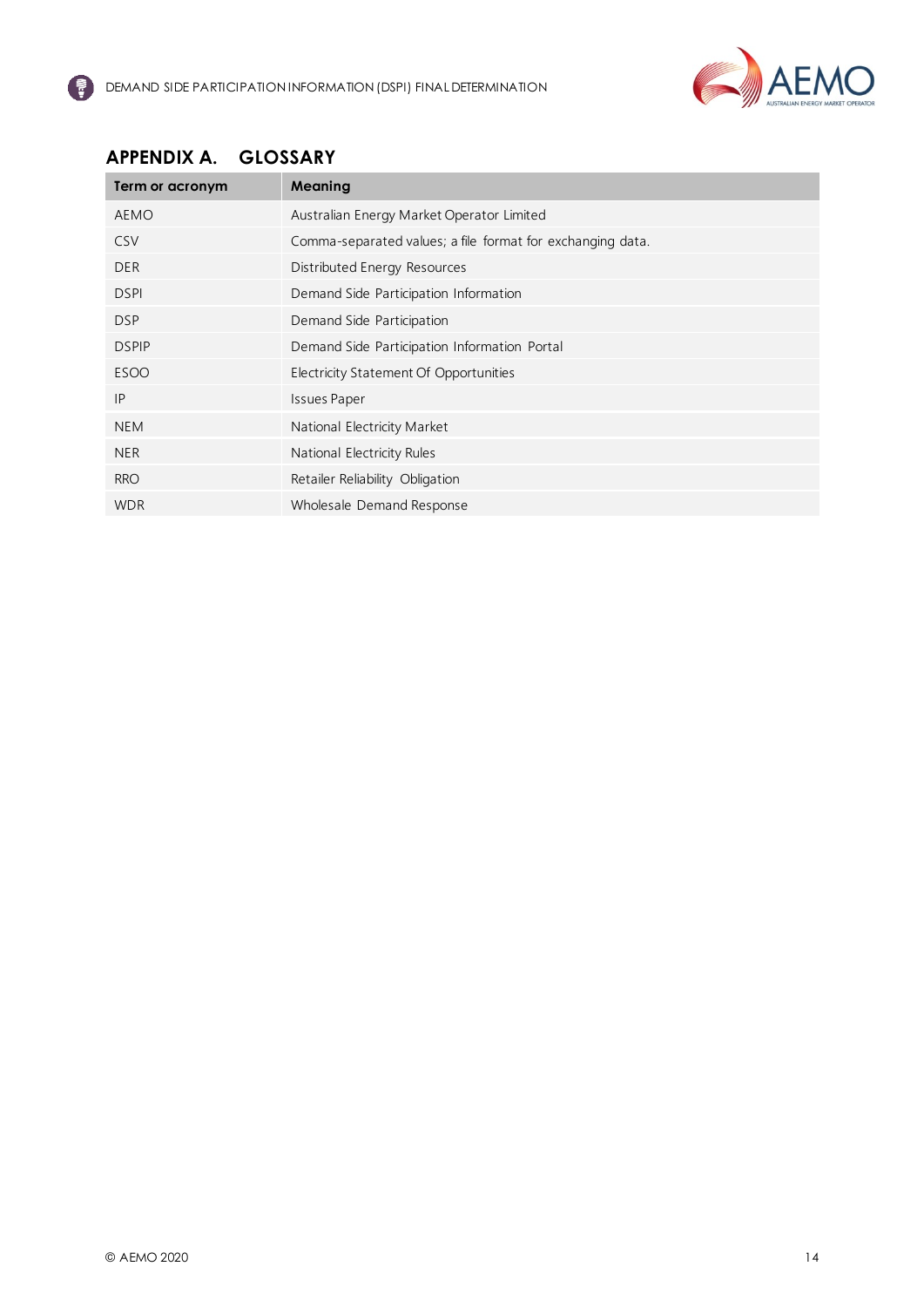

#### **APPENDIX B. SUMMARY OF SUBMISSIONS AND AEMO RESPONSES**

<span id="page-14-0"></span>

| No.              | Consulted<br>person | <b>Issue</b>                                                                                                                                                                                                                                                                                                                                                                                                                                                                                                                                                                                                                                                                                                                                                                                                                                                                        | <b>AEMO</b> response |
|------------------|---------------------|-------------------------------------------------------------------------------------------------------------------------------------------------------------------------------------------------------------------------------------------------------------------------------------------------------------------------------------------------------------------------------------------------------------------------------------------------------------------------------------------------------------------------------------------------------------------------------------------------------------------------------------------------------------------------------------------------------------------------------------------------------------------------------------------------------------------------------------------------------------------------------------|----------------------|
| $\overline{1}$ . | Enel X              | In response to Issues Paper (IP) section 3.1:<br>We agree that this portal, and DSP in general, is still not well understood across the industry, and therefore<br>response fields should be optional wherever possible. DSP will constantly be evolving, and we will continually be<br>developing new DSP resources in future. We will not always have all the relevant information for the DSPIP at<br>any given time. AEMO should err on the side of caution in making too many categories and response fields<br>"mandatory" as this will dilute the response rate and quality of responses. Fields should be optional unless AEMO<br>can demonstrate that it needs to know the information for the purposes of system security and reliability. The<br>questions need to be simple to respond to and not too onerous on Market Participants to avoid administrative<br>burden. | See Section 4.1      |
| $\overline{2}$ . | Enel X              | In response to IP section 3.1:<br>Enel X is comfortable with AEMO differentiating between maximum potential response and firm(or contracted)<br>response.                                                                                                                                                                                                                                                                                                                                                                                                                                                                                                                                                                                                                                                                                                                           | Noted                |
| 3.               | Enel X              | In response to IP section 3.3:<br>Enel X supports AEMO's proposed approach to updating DSP program categories:<br>Removing 'Connections with energy storage.'<br>$\bullet$<br>Changing 'Larger connections and programs" to 'Not elsewhere classified.'<br>$\bullet$<br>Making the DSP Program categories more generic to reflect the type of control or signalling for<br>$\bullet$<br>response independent of the organisation type.                                                                                                                                                                                                                                                                                                                                                                                                                                              | Noted                |
| 4.               | Enel X              | In response to IP section 3.4:<br>Enel X supports AEMO's proposed approach to align with the WDR rule change; a Load-on field will also be<br>included in this DSPI Portal update to support AEMO's identification of programs that include loads, embedded<br>generation and storage that are flexible at times of minimum demand (or responding to low/negative spot<br>prices in general)                                                                                                                                                                                                                                                                                                                                                                                                                                                                                        | Noted                |

6